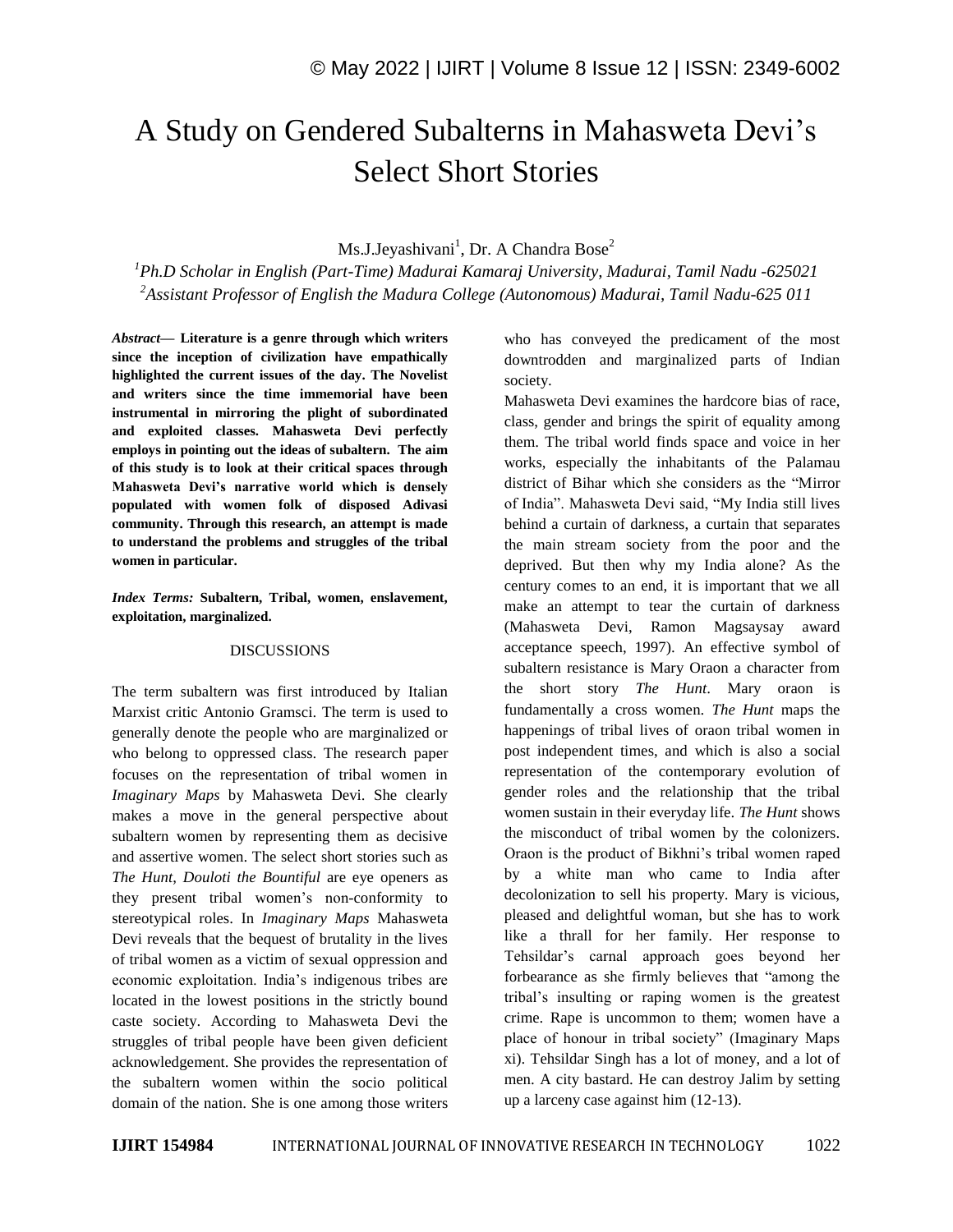When Tehsildar Singh starts to molest her; she kills him to put an end to the trouble. She proves that even tribal women can tame their subjugators, but there is clear note of opposition and dismissal in her eyes. Perhaps this is because of the white blood running in her veins; as the narrator writes," yes, there is something true in Mary, the power of Australian blood" (13). She finds some measure of independence because of her outcaste status. The society also does not inflict any command on her because of her cross origin and thus *The Hunt* marks the triumph of subaltern women in the form of Oraon speaking against them. Mary Oraon is apparently a role model for the third world women because of the situation of her birth; her mixed blood is frequently identified as the source of her power. She has been the voice to the people who have faced centuries of subjugation from external as well as internal colonizers. She is the subaltern's voice of resistance certainly saying no to her tormentor.

Another strong symbol of subaltern battle is *Douloti the Bountiful*, Here, Mahasweta Devi pictures Douloti a fourteen year old girl who dies at the age of twenty seven and after years of regular abuse of her tormented corpse, putrefied with venereal disease spread over the "map of India" on India's day of independence. She is a symbol of tribal women who are exploited in India in every second of their lives. *Douloti the Bountiful* spotlights the life of subaltern. The story of Douloti has an outrageous inequity and exploitation in India where tribal folks have no trust with freedom, and their life is presided over by neo colonisers. The story symbolizes the misfortune and struggles of these tribes who are steeped in bonded labour. Douloti represents the modern day slavery within the tribes of India. Ganori Nagesia portrays the tragic fate of kamiyas throughout India who cannot get down from this condition. Due to this forced state he is supposed to see his daughter's marriage with paramananda, the pimp in disguise. In post independent phase women from tribal communities are susceptible to enslavement and are regularly abused owing to their gender and ethnicity.

*Douloti the Bountiful* voices the dehumanization of tribal's mainly of the Kamiya whores who are confined in regular manipulative practices of land grabbing and brutal bonded labour. In the village of Seora the disclosure of Rajput Brahmins was due to land grabbing along with the availability of inexpensive labours, which as a result ended in exchange of money. This is the sad part of social set up of independent India where freedom is just in the name, where as many Douloti's die on average. Though government of India has put an end to bonded labour system, but the depraved method endures. But the tribal enslavement is largely due to impoverishment and unawareness. The disempowered poor people are without food and land and this makes them Kamiyas, like how Ganori Nagesia has turned into a bonded labour. Rajput Brahmin Munabar Singh chandela is an paradigm of outward and boundless power, he has become a king of the jungle by virtue of his power of lending money to the tribes, The writer writes that " he is a king of strength of loans, he is the government by strength of loans, he is the Patwari, he is the judge, the verdict of the court" (21) Ganori Nagesia has become his Kamiya as he has given his thumb print to Munabar to get a sum of three hundred rupees.

The most important aspect of tribal life is that their bleak frame of mind towards their life, in which they don't want to think or try as their minds are benumbed with years of enslavement, this is the prime strand for their uninterrupted oppression. There is also a practise among the tribal's of Seora village, in which they are indented to arrange a feast during the time of marriage and they are also asked to execute a purification rituals when any of them happen to go to prison and return. Such kind of things makes them lend money from the moneylenders, and the money is entered in the ledger book and the interest keeps on increases unreasonable to a range where it cannot be paid back for generations. In *Douloti the Bountiful*, the freedom which should have liberate people like GanoriNagesia, very ironically provoke confinement. Bono quotes his experience of working at Dhanabad's coal mines at old Bhuvaneswar. In such battles, the women folk are sexually exploited and paid less. Explaining this plight in "can the subaltern speak [?] Speculations on widow sacrifice", Gayatri Chakravorthy Spivak writes.' On the other side of the international division of labour, the subjects of exploitation cannot know and speak the text of female exploitation... and ... The women in the shadow" (289)

According to Spivak, Douloti is super vulnerable as, "clearly, if you are poor, black and female you get it in three ways" (297). Girls like Douloti are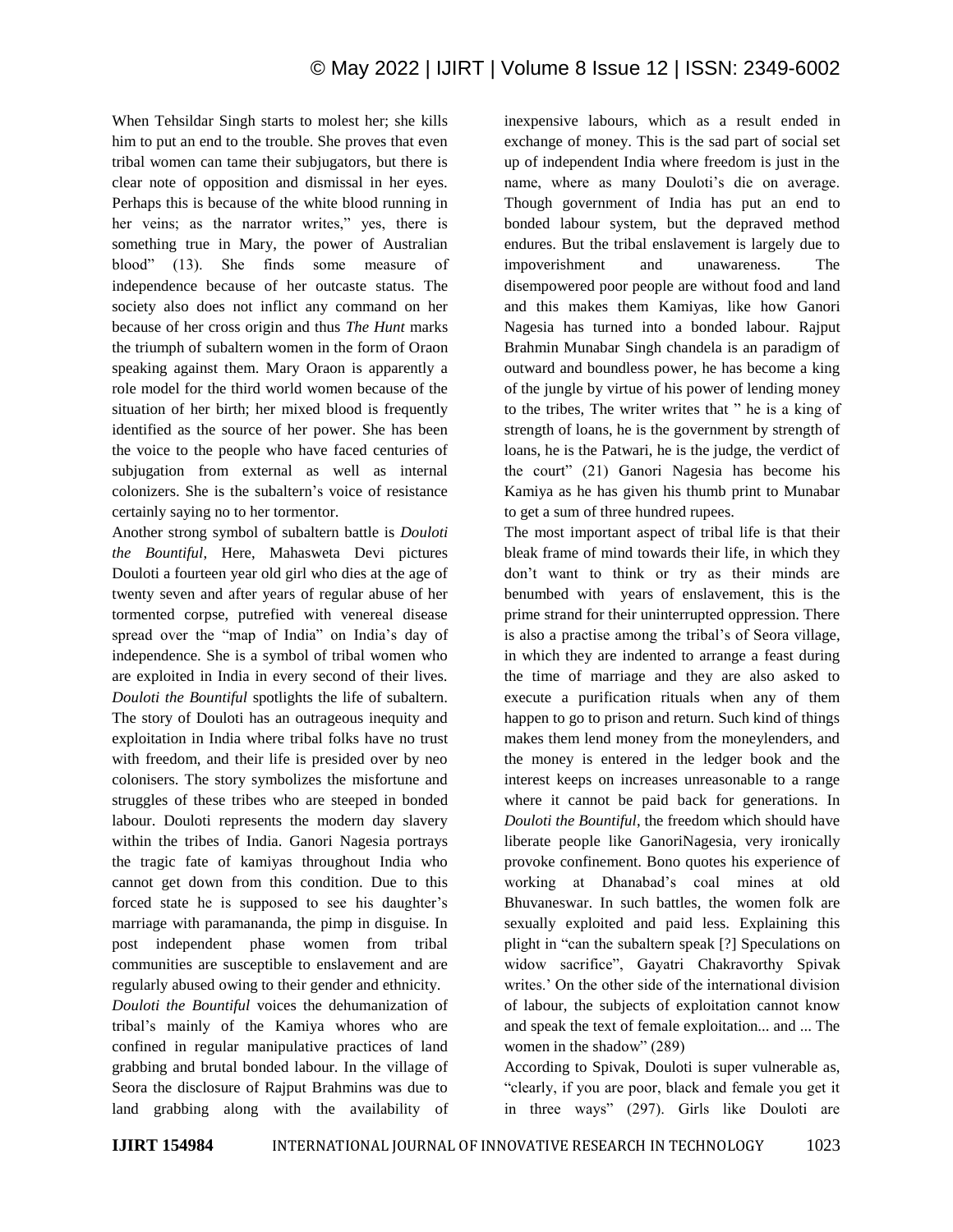merchandise to be grant by crooks like Paramananda to lascivious costumers like Latia and Singhji. Similarly when Paramananda after talking to Kishan, he laments to Rampriyari," I know what he will do. As long as he sees the goods are drawing customers, he will buzz like a Doug-fly and try to spoil the trade"(54). For people like Paramananda and his son these Kamiyas are easily accessible hunt for enslavement. She silently receives her dejected barbaric life as a predestined after-effect of her destiny. Mahasweta Devi believes that women are stronger than men but at the same time their sufferings multiply because of their body.

In the case of Douloti she has become a wounded person; she is induced by Paramananda on the promise of marriage and then enforced her into strumpet. The caste system and its difference are rules. You are taking the name of Rama the king of the Raghus, but didn't kill Shambuk? Shambuk was a Sudhra… caste difference, untouchability- these are God's rule. You can pray, you can praise Rama, but this will not change… everything will be as before (40). Such things strengthen the argument they put forth to subjugate the weak and their authority. They taciturnly receive their subjugation as something inescapable.

Towards the end Douloti is found in absolutely bleak, due to Brijnath's glutton proceeded in rough trade and her health crumbled traumatically as, Not as a beggar like Somni, not to become a village-prostitute like Jhalo, but destitute in quite another way, Douloti left the whorehouse (90).while in the hospital at Tohri, she asks the doctor, I won't live, isn't it? (93). She accepts the reality that something us going down, finishing her body... Pain is climbing her entire chest, upward, finally succumbing to the pain. "Douloti lay down. The pain becomes cough, the cough became blood, Douloti closed her eyes" (93). She died very fiercely, her blood covering the whole of India. She symbolizes the poor who constitute a vast majority of India. Bono Nagesia is astonished to find that, Douloti having bonded with three hundred rupees in 1962 – raised forty thousand rupees over a period of eight years, she was "Bountiful" enough to colour the mammoth map of India therefore "Douloti, is like a colossal tower signifies the importance of the subaltern while declaring all the while her nonexistence: she is all over India" (*Rites of, 93*).

Her grievous demise on Independence Day, questions the notion of Independence. She is a metaphor for the untold plight of the marginalized all over the country. Many of Mahasweta Devi's characters exhibit strength and they strive to take part in battle and may be seen heading towards organic intellectuality. The entire narratives of the writer expose female resistance through their speech and action. Mary and Douloti are example of retaliation and withstand in their own ways to their circumstances. Spivak considers that through Douloti Mahasweta Devi represents the hard truth and says that this is internalized gendering perceived as ethical choice is the hardest roadblock for women the world over (2001 xxiv).

## **CONCLUSION**

The narratives are a strong tale of subaltern women. Mahasweta Devi stories includes a space for the tribal folks which is a site of enslavement and supremacy but at the same time it exemplifies as an evenly strong, executor to topsy-turvy the whole game of marginalization. In *The Hunt,* Mary is a symbol of resistance in terms of economic and social empowerment. She strives for emancipation from the narrow confines of gender roles prescribed for women. The narrative *Douloti the Bountiful* highlights the horror of subaltern life. The tribal women topple the stereotyped gender role directed to them by withstanding the presiding patriarchy and proclaim their self-esteem and nobility. The subaltern studies discourse intends to focus upon the subaltern voices and their prime agenda is to eventually regain and budge the subaltern voices in the supreme formula. It is an effort to rebuild the reality of the past to add translucent explanation. In these stories Mahasweta Devi exposes the legacy of violence in the lives of the tribal folks, in particular tribal women as victims of sexual exploitation, and the politics of gender, class and caste at various levels, she narrates the tales of women forcibly imprisoned in stereotypical presumption of womanhood preserved through patriarchalideology and also documents women's retaliation against subjugation which becomes the means of their potential emancipation.

## **REFERENCE**